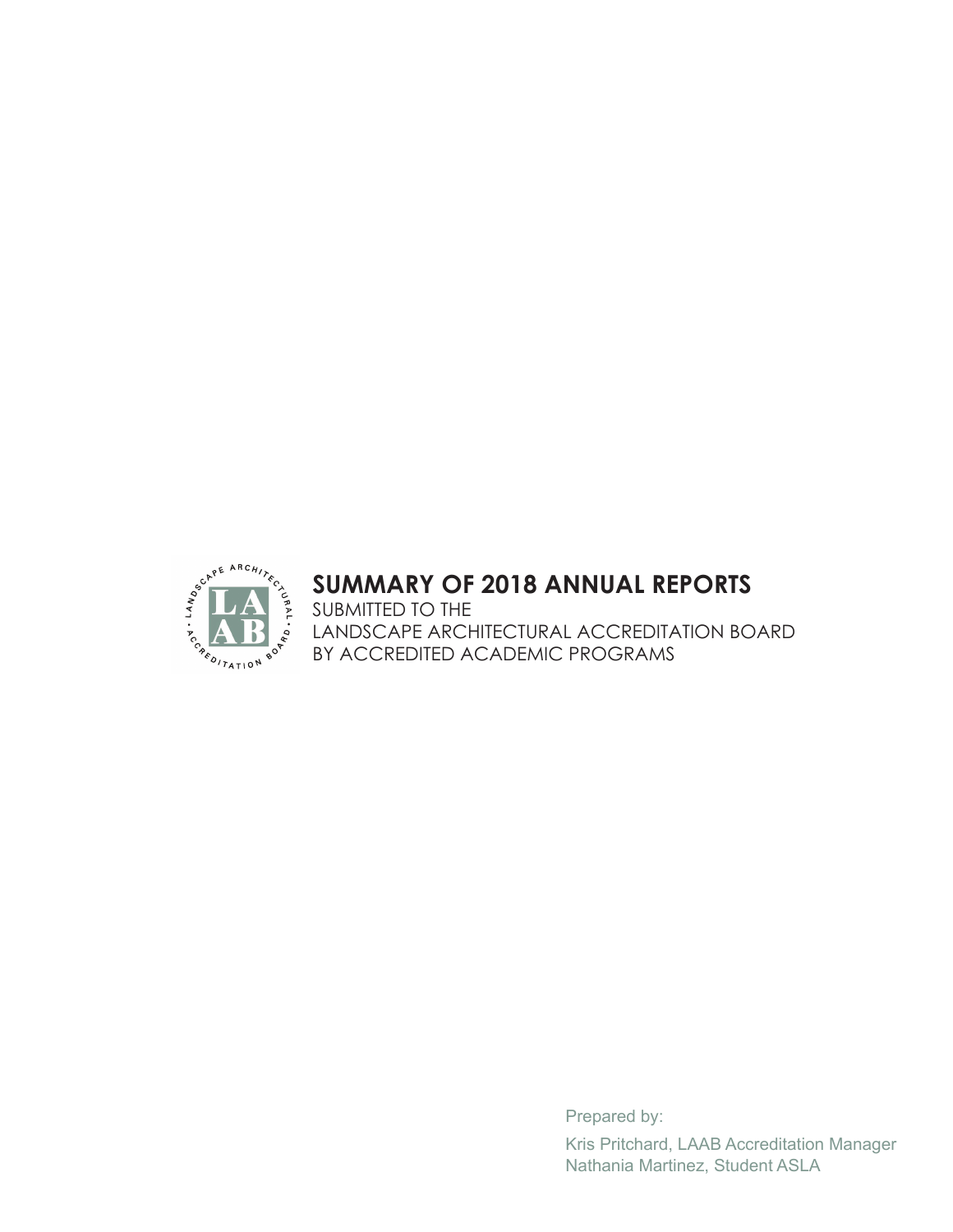

#### **Misson**

The mission of the Landscape Architectural Accreditation Board (LAAB) is to evaluate, advocate for, and advance the quality of education in landscape architectural programs.

LAAB is the accrediting organization for landscape architectural programs. As such, LAAB develops standards to objectively evaluate landscape architectural programs and judges whether a school's landscape architectural program is in compliance with the accreditation standards.

LAAB is comprised of landscape architecture practitioners and academicians, representatives from landscape architecture collateral organizations and public representatives. The collateral organizations are the American Society of Landscape Architects (ASLA), Council of Landscape Architectural Registration Boards (CLARB) and Council of Educators in Landscape Architecture (CELA).

#### Annual Reports

#### **Programs report to LAAB on:**

- Substantial changes in their academic program
- Progress on recommendations from previous accreditation visits
- **Students**
- **Graduates**
- **Budgets**
- Faculty

#### **Purpose**

Annual reports from academic programs are used by LAAB to monitor significant changes and ongoing compliance with accreditation standards in each program between on-site visits. Aggregate data from the reports is used to track trends in landscape architecture education and to communicate with stakeholders, other landscape architecture professional associations and organizations, and the public.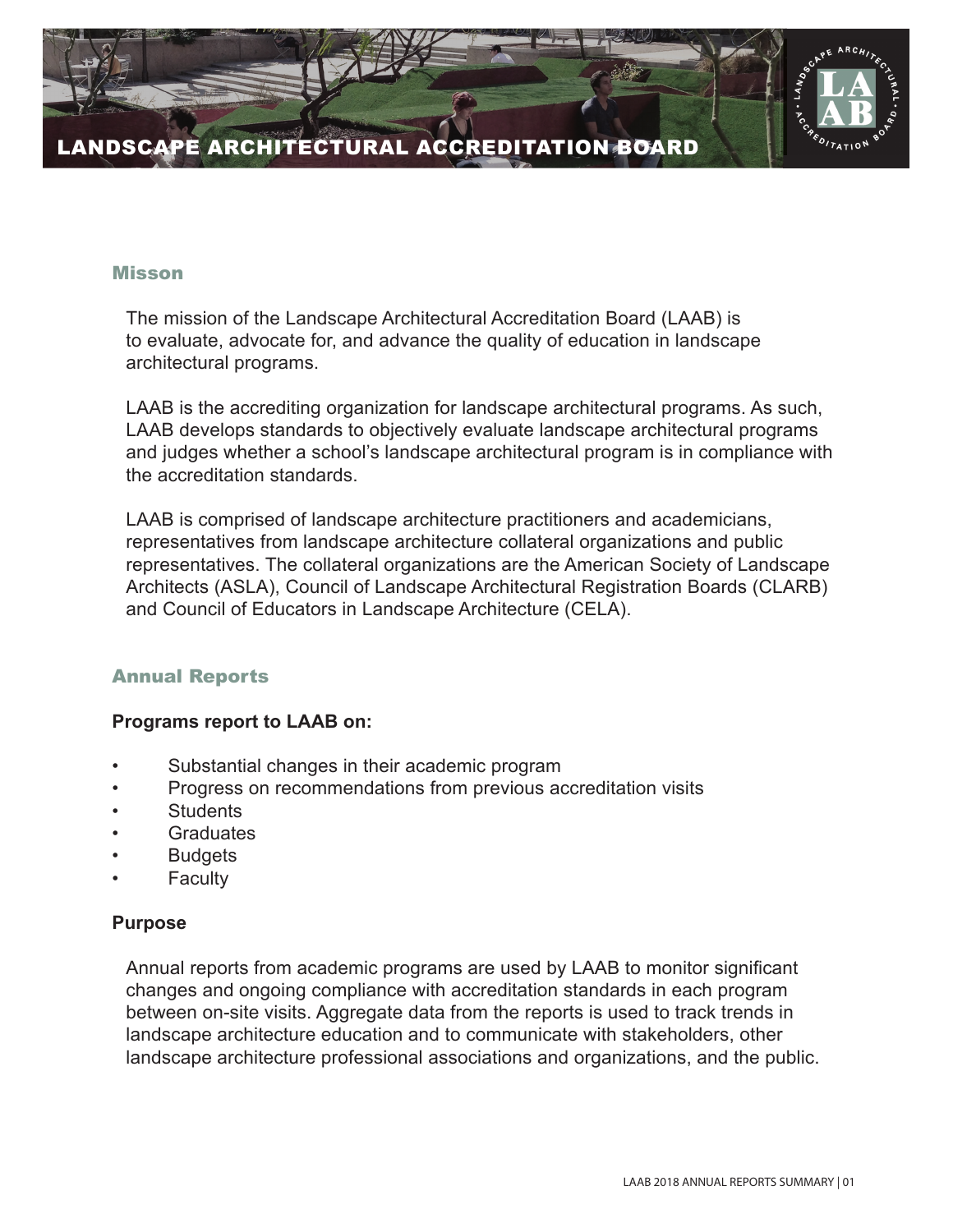

#### Inside you will find sections on...

#### ACCREDITED LANDSCAPE ARCHITECTURE PROGRAMS

#### SIGNIFICANT CHANGES IN ACCREDITED LANDSCAPE ARCHITECTURE PROGRAMS

#### STUDENTS ENROLLED IN ACCREDITED LANDSCAPE ARCHITECTURE PROGRAMS

#### GRADUATING CLASS IN ACCREDITED LANDSCAPE ARCHITECTURE PROGRAMS

#### STUDENT RACE AND ETHNICITY

#### CURRENT PROGRAM LENGTHS AND TYPES BY INSTITUTION

This summary includes information from the 2017-2018 academic year about the number of landscape architecture academic programs; substantial changes in the programs; student body size and demographic composition; the number of 2018 graduates and their demographic composition; and 2016-2017 academic year graduates' career paths. Budget data reported reflects the unique administrative structure of each program and does not lend itself to aggregate reporting. Errors in faculty data reporting disallows accurate summarization of faculty numbers and composition. All information in the summary is presented as reported by the academic programs. 95 of the 94 accredited programs submitted a 2018 Annual Report, due to being a recently accredited program.

*Header image credit: ASLA 2013 Student Collaboration Honor Award Recipient. X-Scape. Brett Berger, Student ASLA; Aaron Choi, Student Affi liate ASLA; Christine Phu, Student Affi liate ASLA; and Diego Valencia, Student ASLA, Arizona State University. Faculty Advisor: Philip Horton / Student Team*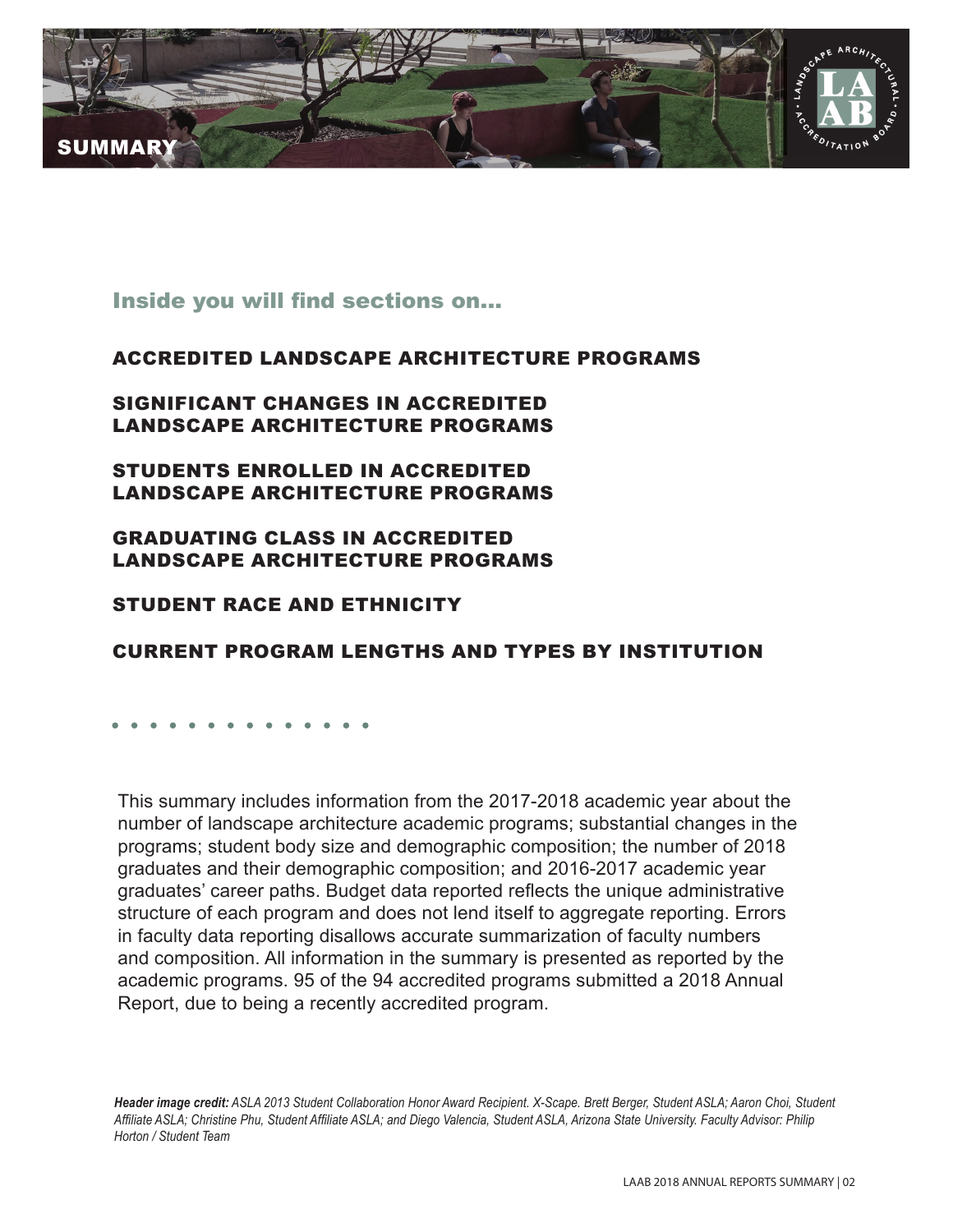





Map based on Longitude (generated) and Latitude (generated). Color shows details about Program Type. Size shows sum of Total Students. Details are shown for Zip Code.

| <b>Total Students</b> | Program Type  |
|-----------------------|---------------|
|                       | MI A          |
|                       | Undergraduate |
| 100                   |               |
| 150                   |               |
| > 200                 |               |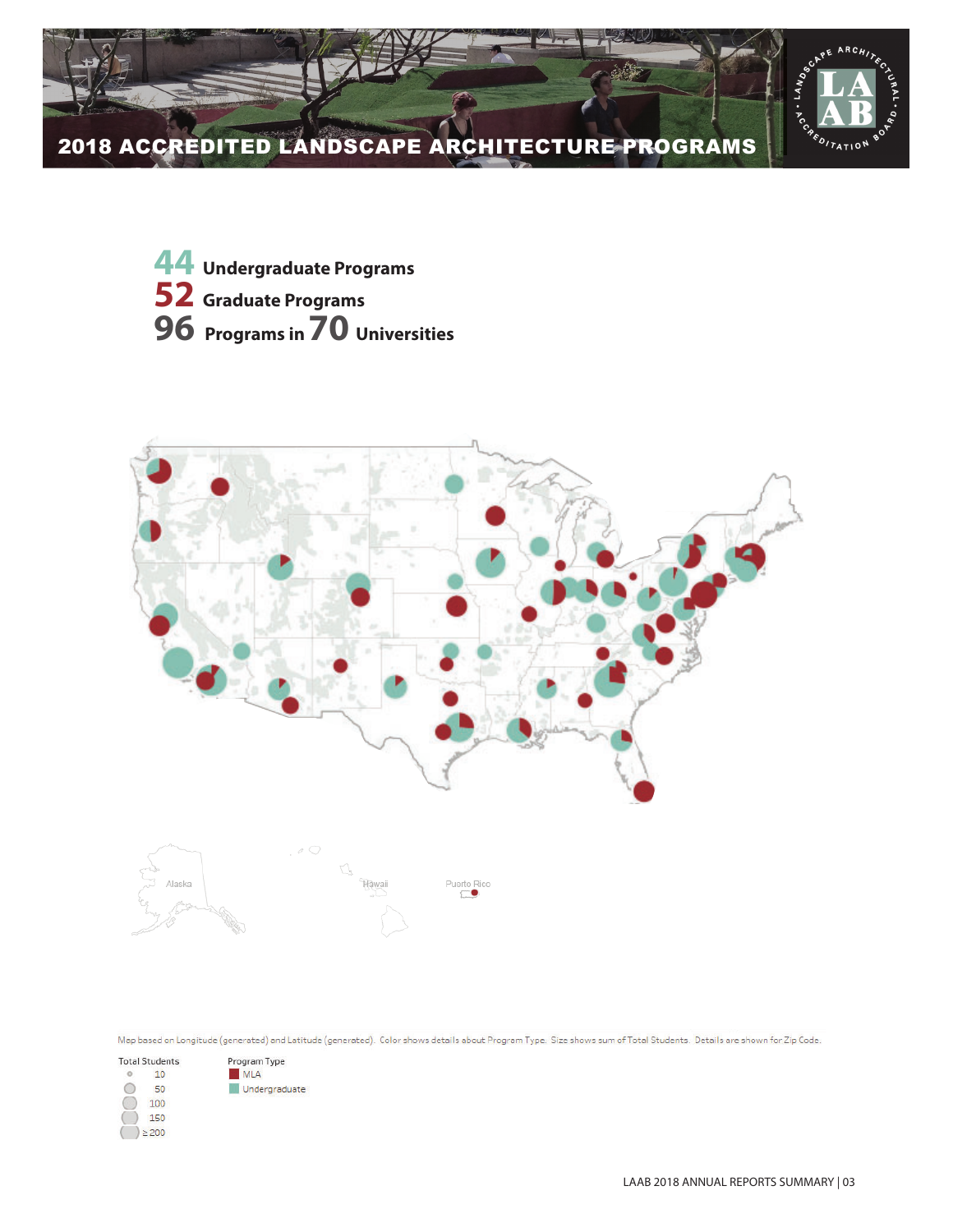| <b>Programs Reported</b>                     | <b>Undergraduate Programs</b>                                                                                                                                                                                               | <b>Graduate Programs</b>                                                                                                                            |
|----------------------------------------------|-----------------------------------------------------------------------------------------------------------------------------------------------------------------------------------------------------------------------------|-----------------------------------------------------------------------------------------------------------------------------------------------------|
| A change in administrator                    | 16                                                                                                                                                                                                                          | 19                                                                                                                                                  |
| Major changes in curriculum                  | 7 due to:<br>1 univeristy-wide shift from quarter to<br>semester curriculum,<br>2 reductions to 4 year degree,<br>1 credit-hours reduction,<br>2 courses/ lecture series<br>adjustments,<br>1 change in course descriptions | 3 due to:<br>1 univeristy-wide shift from quarter<br>to semester curriculum.<br>2 curriculum adjustments                                            |
| <b>Major changes in facilities</b>           | That are positive: 4<br>That are negative: 0                                                                                                                                                                                | That are positive: 3<br>That are negative: 0                                                                                                        |
| A loss of 20% of faculty in the<br>past year | 3                                                                                                                                                                                                                           | 4                                                                                                                                                   |
| A change in administartive<br>structure      | 10 related to:<br>4 college/departmental shifts<br>1 new dean<br>2 new director<br>1 associate director position removed<br>1 new department chair<br>1 new program coordinator                                             | 7 related to:<br>3 new department chair/ director<br>1 department chair loss<br>2 college/departmental shifts<br>1 shift from program to department |

ARC.

 $\sqrt[s]{\epsilon_{\scriptscriptstyle O}}_{\scriptscriptstyle 7A\text{TiO}}\sqrt[s]{\epsilon_{\scriptscriptstyle O}}$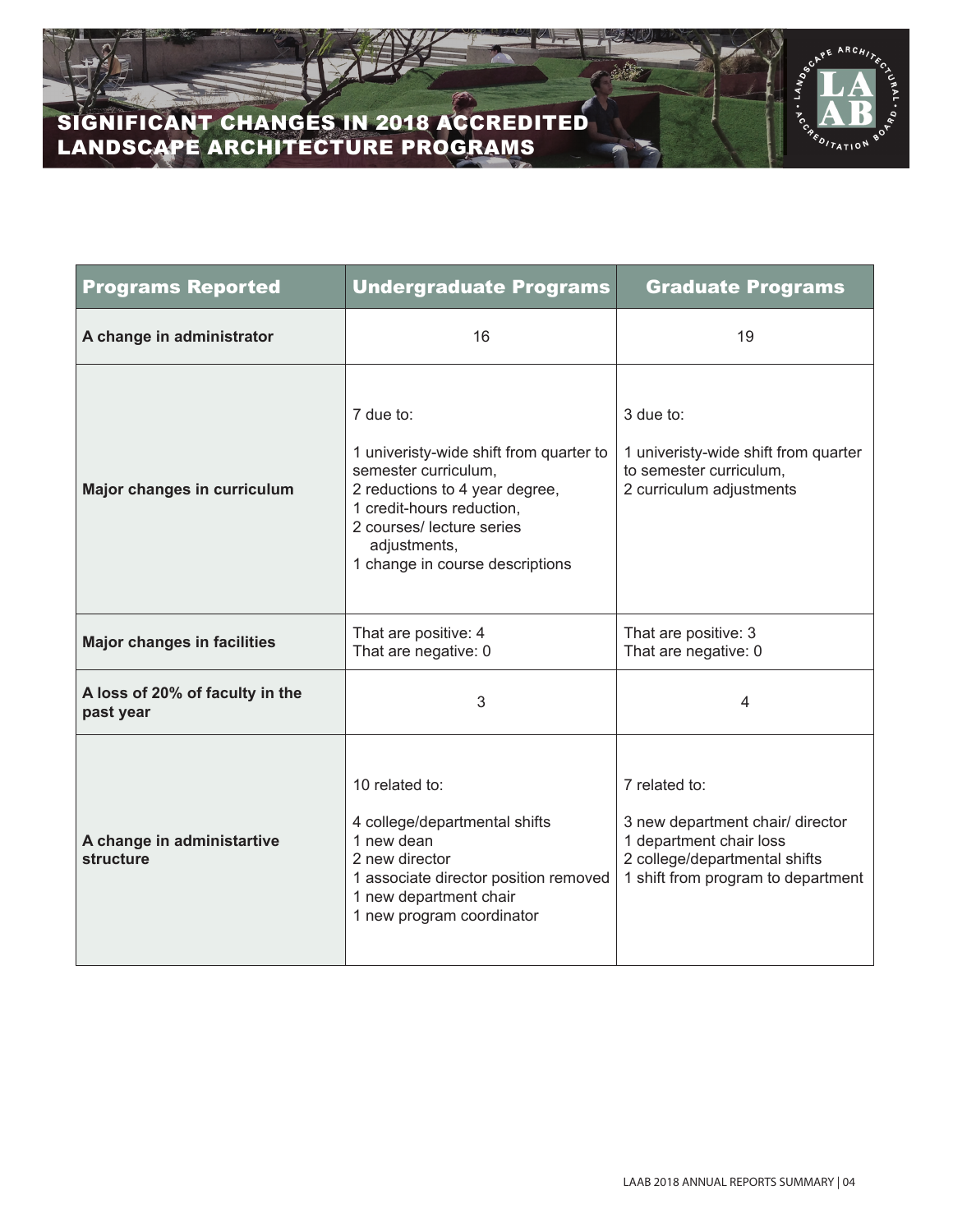# 2018 STUDENTS ENROLLED IN ACCREDITED LANDSCAPE ARCHITECTURE PROGRAMS



**PEARCH** 

PEDITATION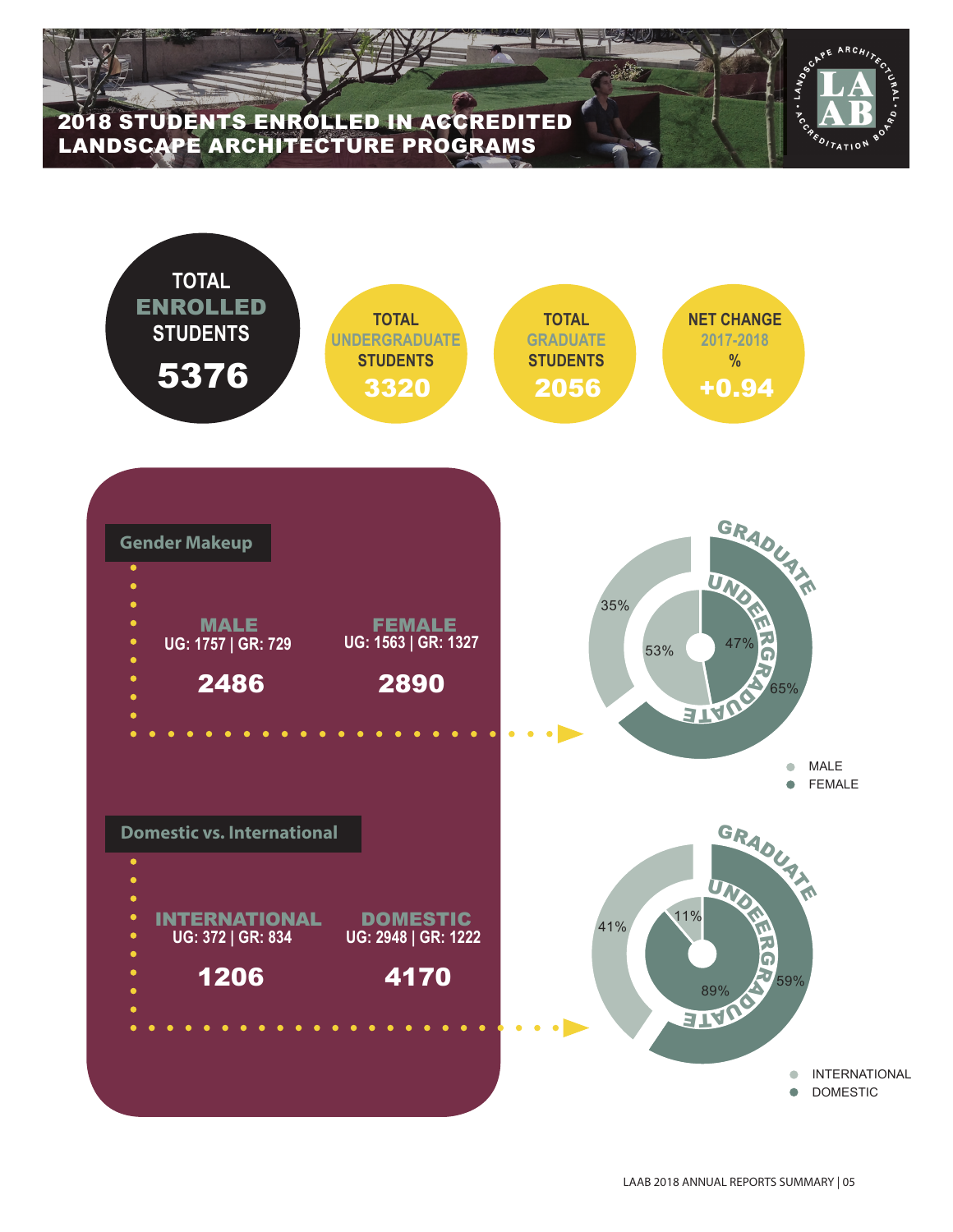# 2018 GRADUATING CLASS IN ACCREDITED LANDSCAPE  $\mathscr{E}_{\delta_{\mathscr{N}_{\mathcal{I}_{\mathit{ATI} \mathfrak{O}}}} \mathscr{C}}$ ARCHITECTURE PROGRAMS





\* Data refl ects career paths for graduates of the 2016-2017 academic year



LAAB 2018 ANNUAL REPORTS SUMMARY | 06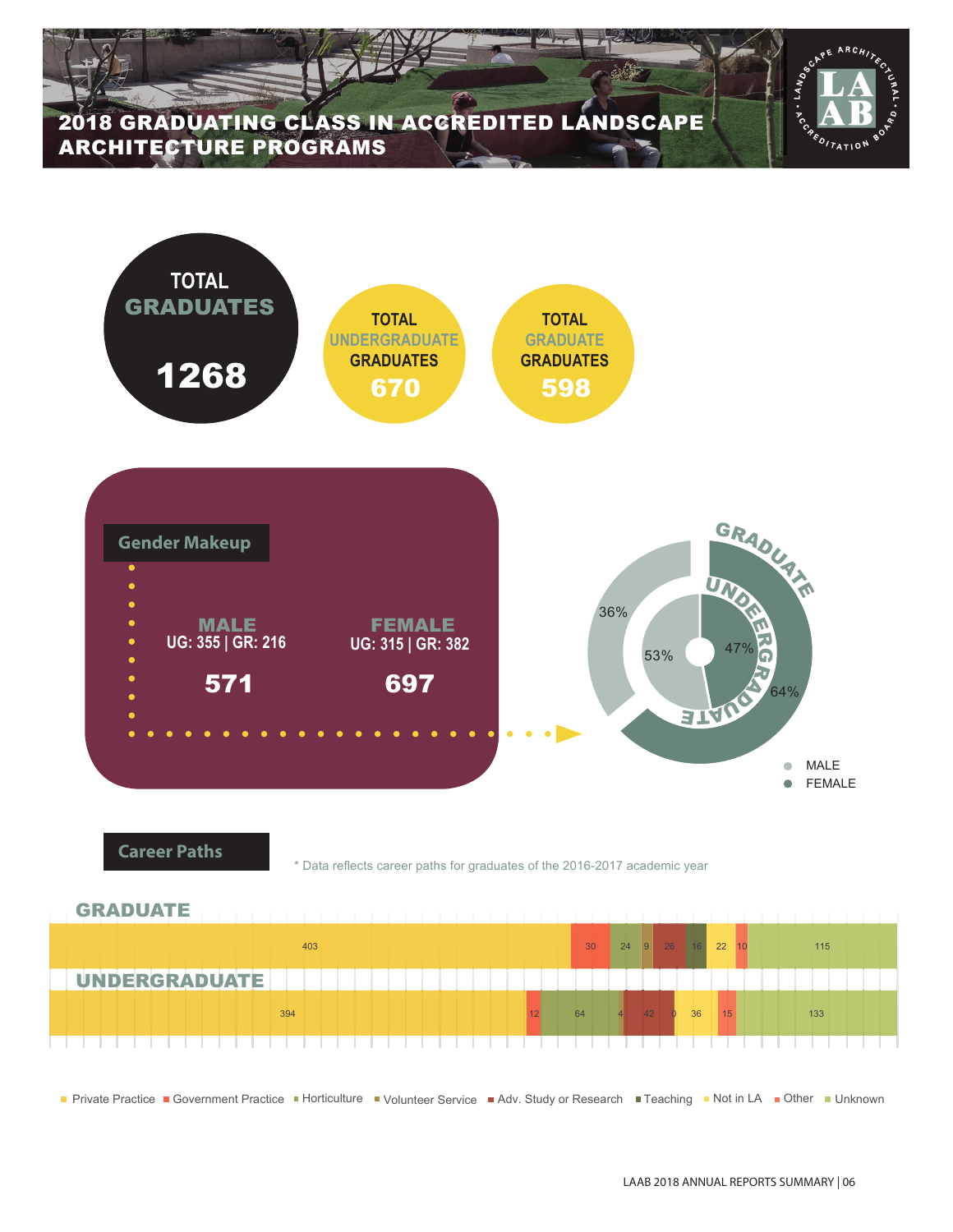

#### **Currently Enrolled Students**



**Graduating Class**



\* Reported Student Race and Ethnicity does not reflect reported student totals due to discrepancies found in the annual report data collected from programs.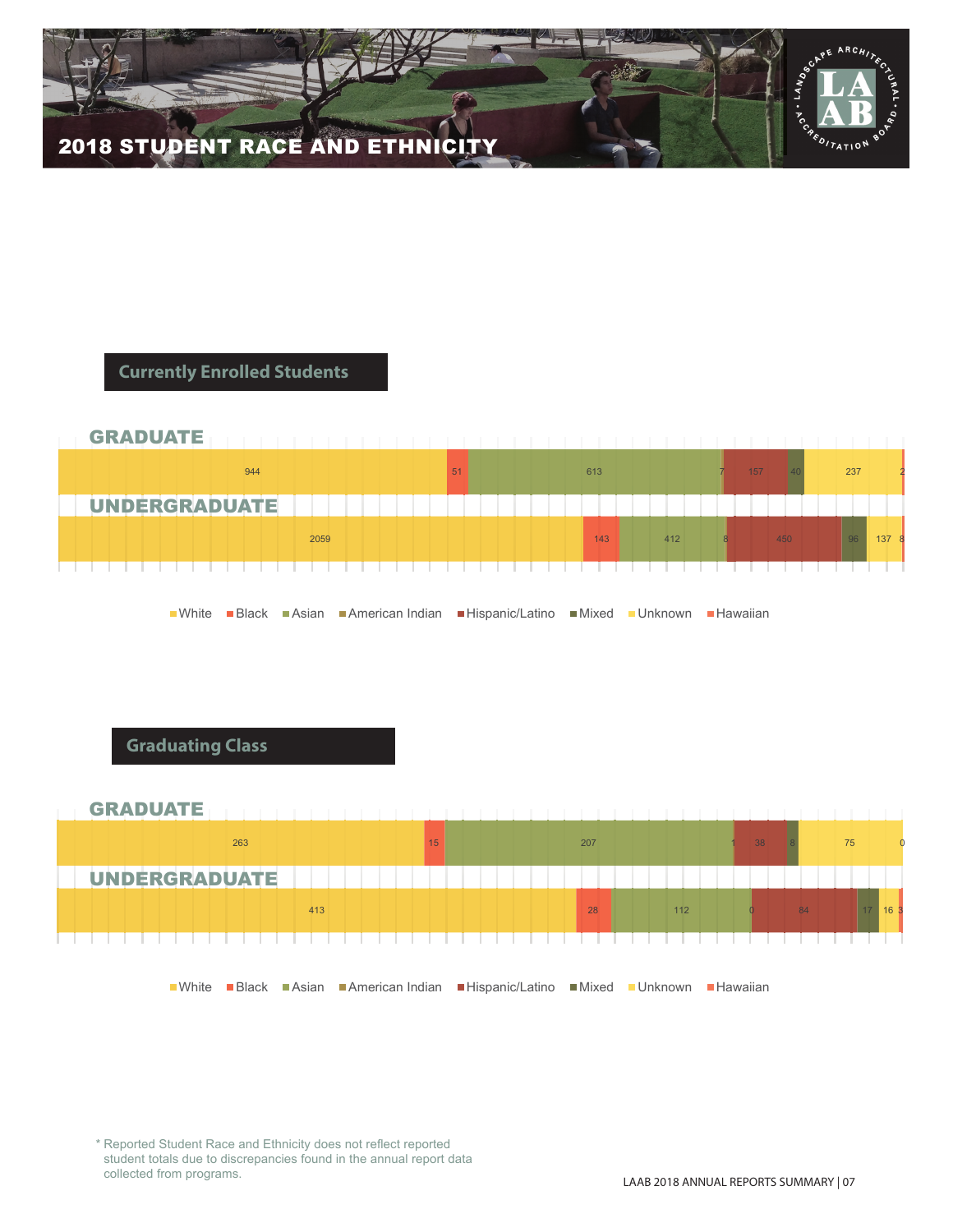



26

**44 Undergraduate Programs**

**52 Graduate Programs**

**96 Programs in 70 Universities** 

## MLA ONLY

ONLY BLA

**ONLY** 

4 YR BLA

5 YR

5

**Oklahoma State University Michigan State University North Dakota State University Purdue University University of Arkansas**



**Cal Poly State University, San Luis Obispo Colorado State University (BSLA) Delaware Valley University (BSLA) North Carolina A&T State University (BSLA) Philadelphia University University of California, Davis (BSLA) University of Connecticut (BSLA) University of Kentucky (BSLA) University of Nebraska–Lincoln University of Nevada, Las Vegas University of Rhode Island University of Wisconsin–Madison (BSLA) Washington State University** 

13